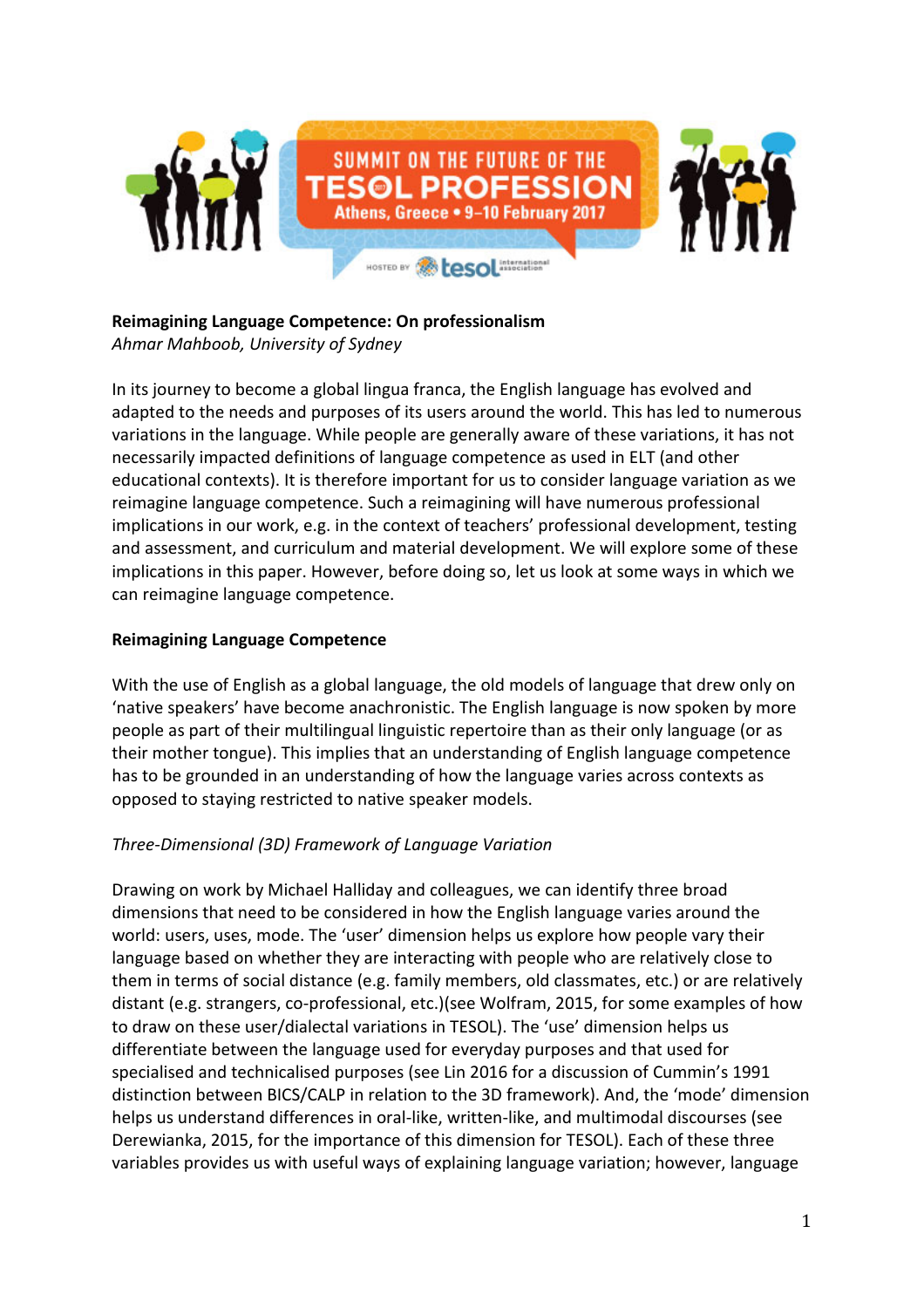doesn't simply vary based on any single dimension, but rather varies along all three dimensions simultaneously. Figure 1 below provides a visual representation of this threedimensional framework of language variation (Mahboob, 2017):



Figure 1: 3D framework of language variation (Source: Mahboob, 2017)

This framework helps us identify eight broad domains of language variation. These, along with some examples of types of language we would find in each domain, are provided in Table 1 below. It needs to be noted that there may be significant linguistic variations within each domain based on the specifics of who is using it, where, with whom, in which mode, and for what purpose.

| <b>Domains</b> |                                | <b>Examples</b>                                                                                                                                                                          |
|----------------|--------------------------------|------------------------------------------------------------------------------------------------------------------------------------------------------------------------------------------|
| 1              | Local, oral,<br>everyday       | Family members sharing stories about their day (note that<br>English does not need to be a mother tongue of the<br>interlocutors and that people may translanguage in these<br>contexts) |
| $\overline{2}$ | Local, written,<br>everyday    | Old school friends exchanging social messages on an instant<br>messenger; some locally produced textbooks                                                                                |
| 3              | Local, oral,<br>specialized    | Members of an Indigenous community talking about the local<br>weather system; some conference presentations at a local<br>conference                                                     |
| 4              | Local, written,<br>specialized | Newsletter produced by and for a rural community of<br>farmers in a rural setting; some journals published by and for<br>a local (academic/specialist) community                         |
| 5              | Global, oral,<br>everyday      | Casual conversations amongst people from different parts of<br>the world                                                                                                                 |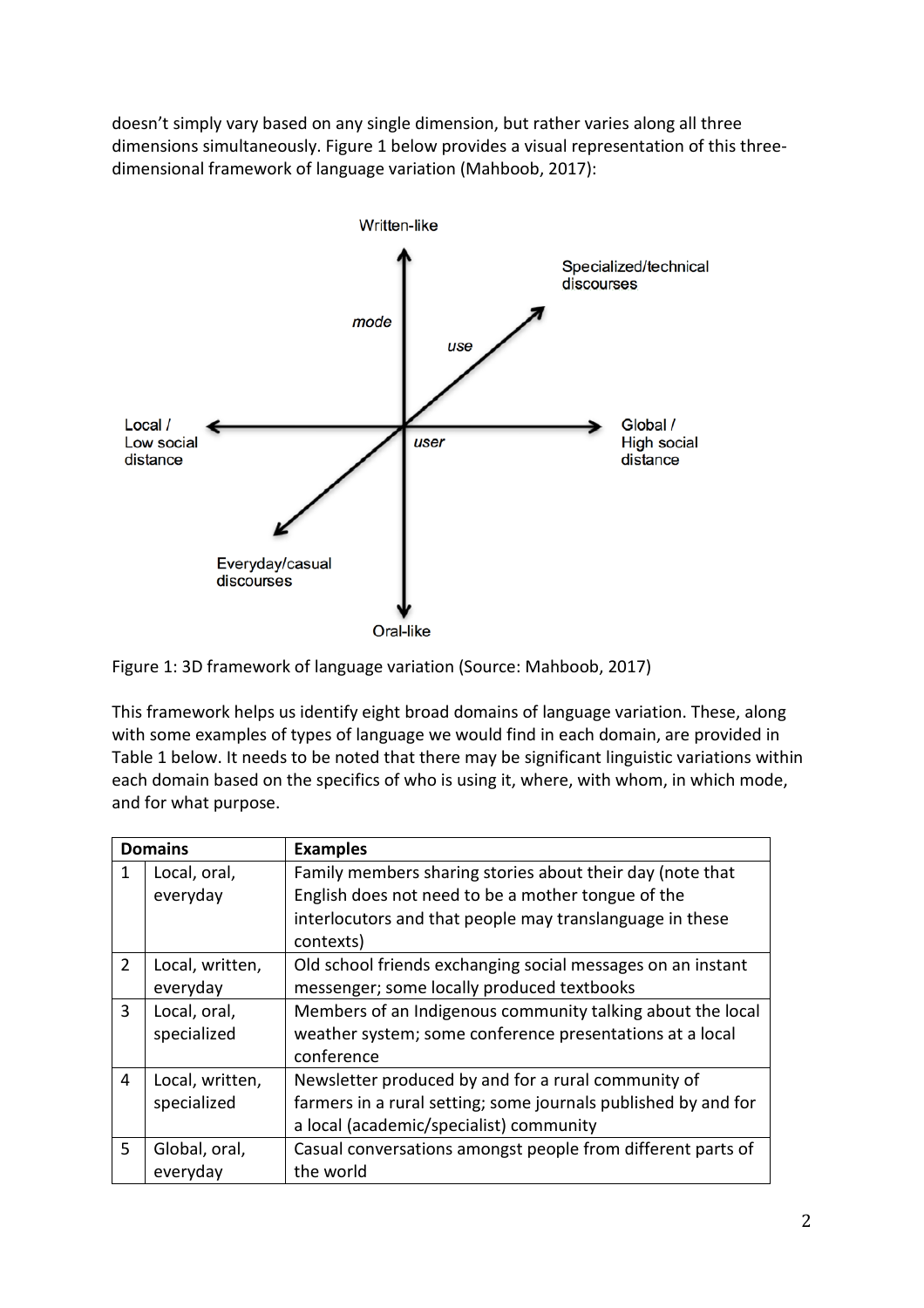| 6 | Global, written, | International news agencies reporting on events; most       |
|---|------------------|-------------------------------------------------------------|
|   | everyday         | English language textbooks produced for a global readership |
|   | Global, oral,    | Most international conference presentations                 |
|   | specialized      |                                                             |
| 8 | Global, written, | Most academic papers published in international             |
|   | specialized      | (disciplinary) journals                                     |

Table 1: Eight domains of language variation based on the 3D Framework

There are a few key observations to be made about how this framework relates to ELT and educational issues:

- The language that students bring to school from their home is that of domains 1 (and, perhaps, 2) and does not necessarily share ways of meaning with that of the language of school (which is typically domains 5 and 6).
- If teachers are aware of and attuned to the differences between the language of domains 1 & 2 and 5 & 6 (see, for example, Martin & Mathhiesen, 2015; Derewianka, 2015), they can teach these to their students.
- If teachers (or the curriculum) do not consider these differences in their teaching, then only some students are be able to understand and learn appropriate ways of using the language of domains 5 & 6 (and even fewer the language of domains 7 & 8).
- No one is a 'native' or 'mother-tongue' speaker of domains 7 & 8. The language of domains 7 & 8 evolves as people come together to focus on a particular specialised/technicalised issues; the backgrounds of the people who come together is not important here, but rather the focus is on what needs to be done through language.

The 3D framework can help us both explain and predict language variation. The framework does not draw on native or mother-tongue varieties of language as the norm, but rather acknowledges variations in the use of language, including people's ability to draw on and use multiple languages and semiotic systems (cf translanguaging, Garcia & Li Wei, 2013). If the 3D framework is taken as a way of understanding how language varies across people, purposes and modalities, then it also suggests that language proficiency/competence is dynamic and varies for both native and non-native speakers of a language across different contexts.

# *Dynamic Approach to Language Proficiency (DALP)*

Variations in the English language, as discussed above, pose a challenge to traditional approaches to measuring language competence/proficiency. Currently, language tests benchmark performance against a 'standard', which is typically based on native speakers. Given that native or mother-tongue models of language do not represent how people use the English language around the world today and do not represent a true 'standard' language, the use of these models is inappropriate in measuring language proficiency or competence. One way of addressing this limitation is by drawing on the Dynamic Approach to Language Proficiency (DALP). DALP posits that being proficient in a language implies that one has the ability to select, adapt, negotiate and use a range of linguistic resources that are appropriate in that context and which are not dependent on native speaker norms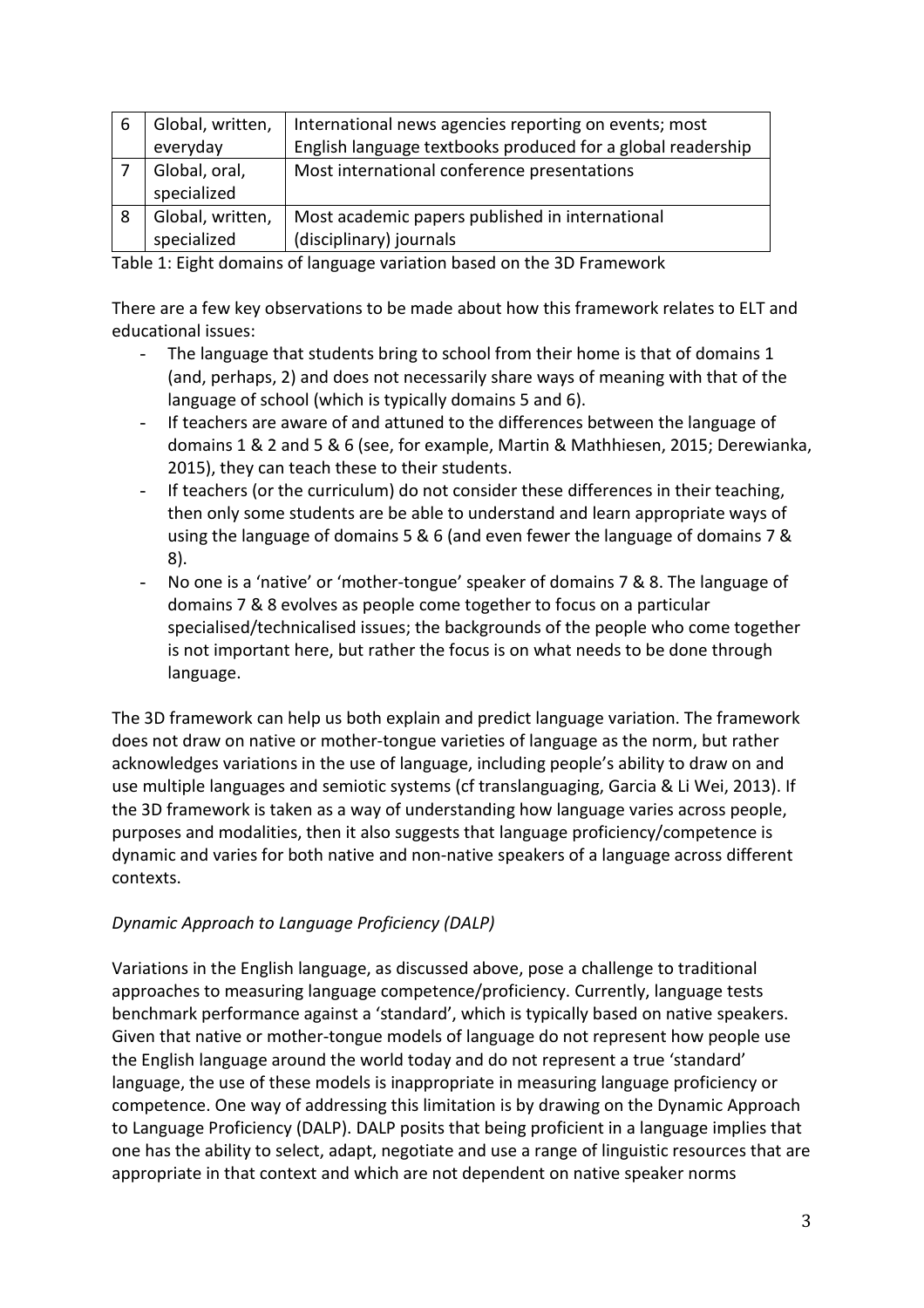(Mahboob and Dutcher, 2015). DALP encourages us to consider the notion of a 'resourceful' learner, i.e., a learner who draws on a range of semiotic resources available in order to achieve their goals. In doing so, it shows an alignment with our understanding of language variation and thus may provide a way forward in developing ways to measure (English) language proficiency.

DALP draws on two core elements: shared linguistic code and shared contextual knowledge (Figure 2). Shared linguistic code is the user's control of the myriad features of a language. Shared contextual knowledge is the user's familiarity with and the ability to successfully negotiate the setting and purpose(s) of an event. These two elements can be seen as continua. The two continua intersect to form four 'Zones of Proficiency' and an individual's Zone of Proficiency can change in a non-linear fashion depending on their knowledge of the linguistic code and the contextual features of a situation. Furthermore, DALP does not model an individual's development of language upon their adherence to an outside (native speaker) norm, but rather their flexibility in negotiating communication in different contexts. Placing the basis of proficiency on communicative flexibility rather than solely on norm-adherence means that multilingualism is valued, as is the ability to negotiate different contexts within the same linguistic code. This implies that we appreciate the resourcefulness of a learner in drawing on multiple semiotic tools to achieve their goals.



Figure 2: Dynamic Approach to Language Proficiency

## **Some Implications of Reimagining Language Competence**

Reimagining language competence in a way that moves us away from a static native speaker or a single standard model of language has implications for a range of professional issues in ELT and education. Below, we will briefly focus on three of these: teachers' professional development, testing and assessment, and curriculum and material development.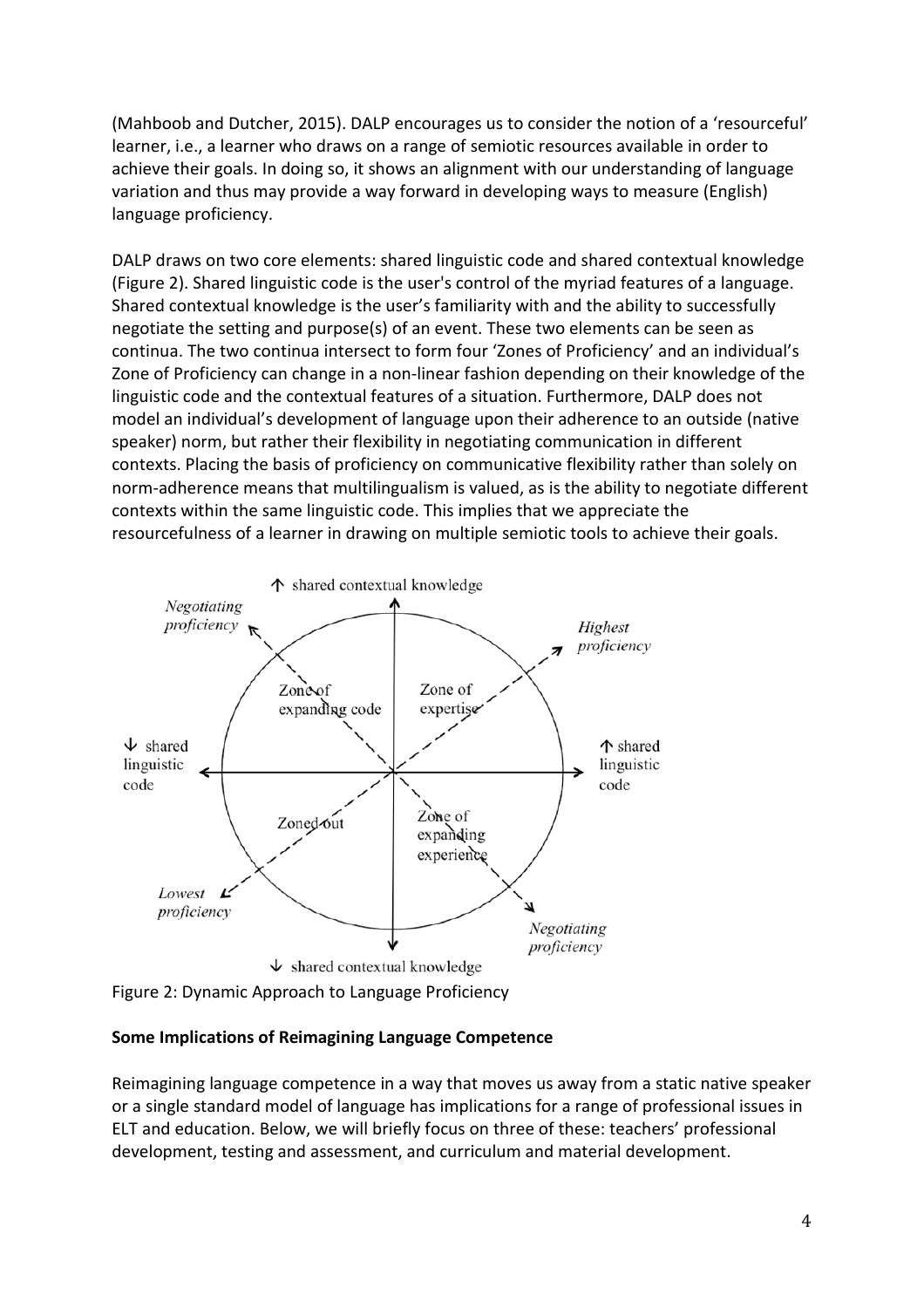#### *Teachers' Professional Development*

Given the variations found in the English language today, it is essential for teacher education programs to train teachers to understand the nature of these variations and the implications of these for their students. Currently, many teacher professional development programs around the world use traditional (and perhaps generative/transformative) grammar as the main language/linguistics component in their curriculum. These models do not explain or predict how language varies in different contexts. As such, drawing on these models does not sufficiently prepare teachers to help their students in understanding and using language that is appropriate in different contexts. In many ways, teacher education programs today are anachronistic: they draw on descriptions of language that are obsolete and/or inappropriate for ELT. A useful analogy for this would be to imagine training doctors today based on the scientific beliefs and practices in medicine 200 years ago and/or training them based on research on reptile biology (instead of human biology). While this may appear to be an outrageous analogy, it is not an inappropriate one. Traditional grammars are based (with few changes) on early English grammars written over 200 years ago; and generative/transformative grammar are/were not designed for ELT purposes. Today, there are many other grammars of English (e.g. Systemic Functional Grammar, which I draw on in developing the 3D framework and DALP) that have been developed keeping in mind their application in educational contexts. These more 'appliable' models of language are starting to gain some influence in research in ELT, but are still largely underutilized in teacher professional development programs – something that, I argue, needs to change. We need to integrate grammars of language and models of language variation that are designed for educational purposes.

## *Testing and Assessment*

Most of the current standardised English language tests use native speaker norms of language as the benchmark and measure a test-taker's language proficiency against these. These tests typically measure the performance of how non-native speakers of English respond to items based on native speaker norms; and, native speakers are not expected to or required to take these tests. If, as discussed in the section on DALP earlier, language proficiency is not dependent on static native speaker models of the language, but on one's ability to be resourceful and to select, adapt, negotiate and use a range of linguistic resources that are appropriate in a particular context, then language tests can and should give us an indication of how both native and non-native speakers of a language are able to accommodate for and respond to language variation. Making a similar argument, Johnson Gerson (2008) argues that we need a new approach for assessing proficiency – one which accounts for language variation in different contexts. Such an assessment would help ascertain a test-taker's ability to adapt their use of language to different situations and their "responsiveness to assistance or feedback" (*ibid*) rather than their ability to respond to items based on static monolingual native speaker models. A reimagined method of assessment, perhaps based on DALP, would more accurately describe a person's (both native and non-native speakers of a language) potential ability to engage in new communities and situations. Such assessment will provide information on how an individual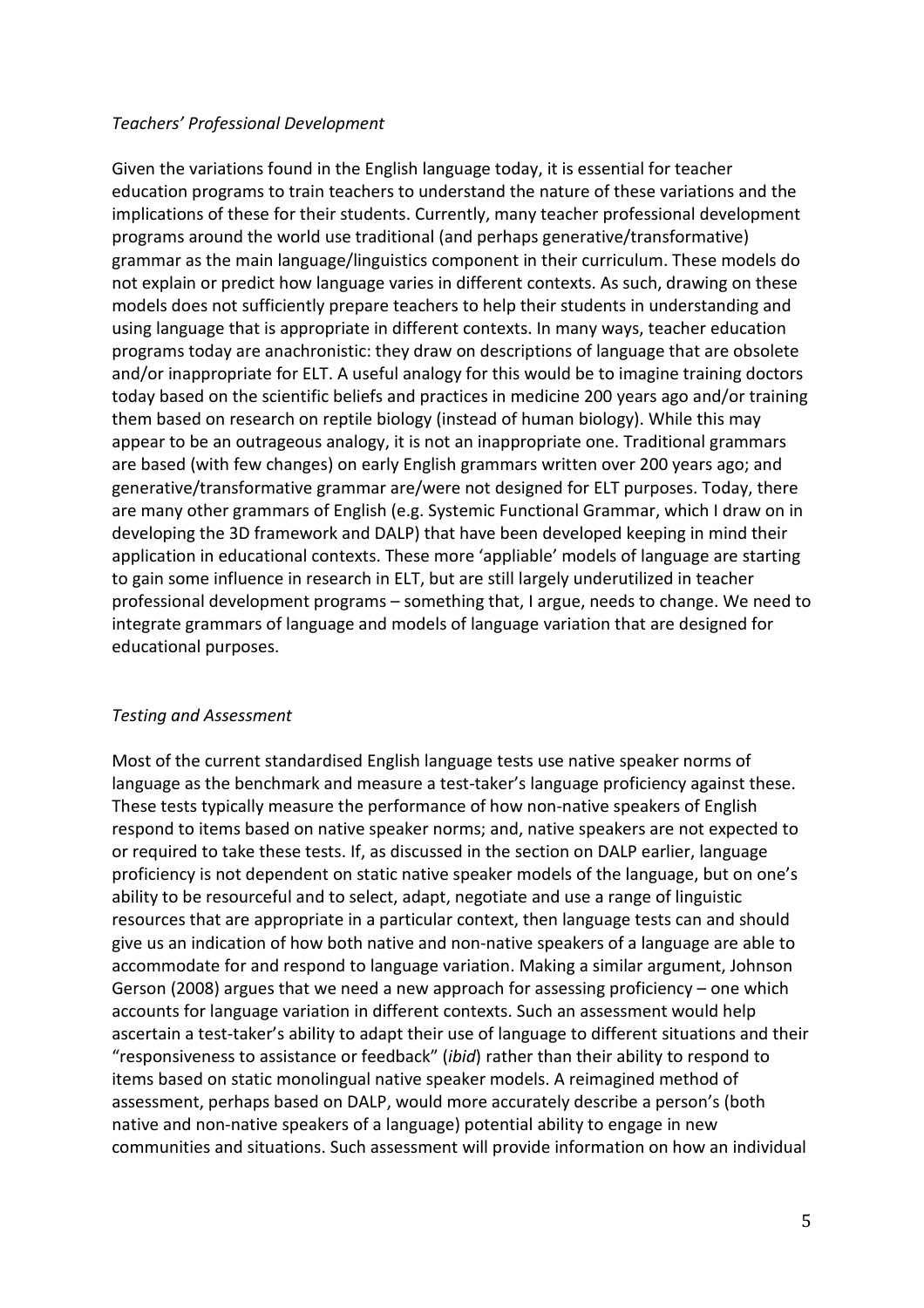might perform in new contexts and what type of support they may need to help them overcome any language challenges.

## *Curriculum and Material Development*

In a recently completed project, To and Mahboob (forthcoming) examined linguistic complexity of four EFL textbooks published by a major international press to explore if and how science and non-science texts included showed linguistic variation. We expected to find that science texts were more linguistically complex than non-science texts based on both the 3D framework and work on genre theory (e.g., Martin & Rose, 2008). The results of this study, however, did not show any meaningful differences between the two categories of texts in terms of linguistic complexity. This finding raises concerns that these textbooks do not sensitise students to how the language of science and non-science texts varies in authentic texts and thus does not prepare them to draw on these variations in both reading and writing texts in different specialised/technicalised fields. A failure to do this has a number of implications. For example, it leads to a common complaint by subject teachers that English language teachers do not do their jobs properly because students are unable to read and write texts in subject classes. While one may argue that subject teachers need to embed disciplinary language teaching within their own classes, subject teachers don't see this as their job (Lin, 2016). English language teachers, on the other hand, believe that they are fulfilling their jobs by teaching the curriculum and the material that they are assigned. One solution to this problem is to draw on understandings of language variation in designing curricula and developing ELT material. For example, textbooks can vary the language of science and non-science texts in ways that represent the field of specialisation and include activities and resources that help students to develop appropriate understandings of language as used in different disciplines and genres.

## **Conclusion and Recommendations**

This paper argues that: 1) static, native speaker based models of language competence are inadequate; and 2) we need to reimagine language competence by drawing on models of language that can help us explain, predict and teach language variation. It further elaborates on how such a reimagining of language competence can influence teacher education programs, testing and assessment, and curriculum and material development. A change in these areas will impact classroom practices and enable students to become aware of how language varies in order to achieve different goals in different contexts and how they can use these understandings in their own lives. It will also allow us to develop approaches to language testing and assessment that are not based on uninformed native speaker models of language and that provide us information on the ability of any speaker of English – whether they are native speakers or non-native speakers of the language – to use their current linguistic knowledge to be resourceful in selecting, adapting, negotiating and using a range of linguistic resources to their advantage. To achieve these goals, we need to take a number of initiatives to introduce the concepts and develop the understanding of language variation among key stakeholders in the field: such as, administrators, material writers, policy makers, publishers, teachers, teacher educators and test developers, etc. Some of these include: